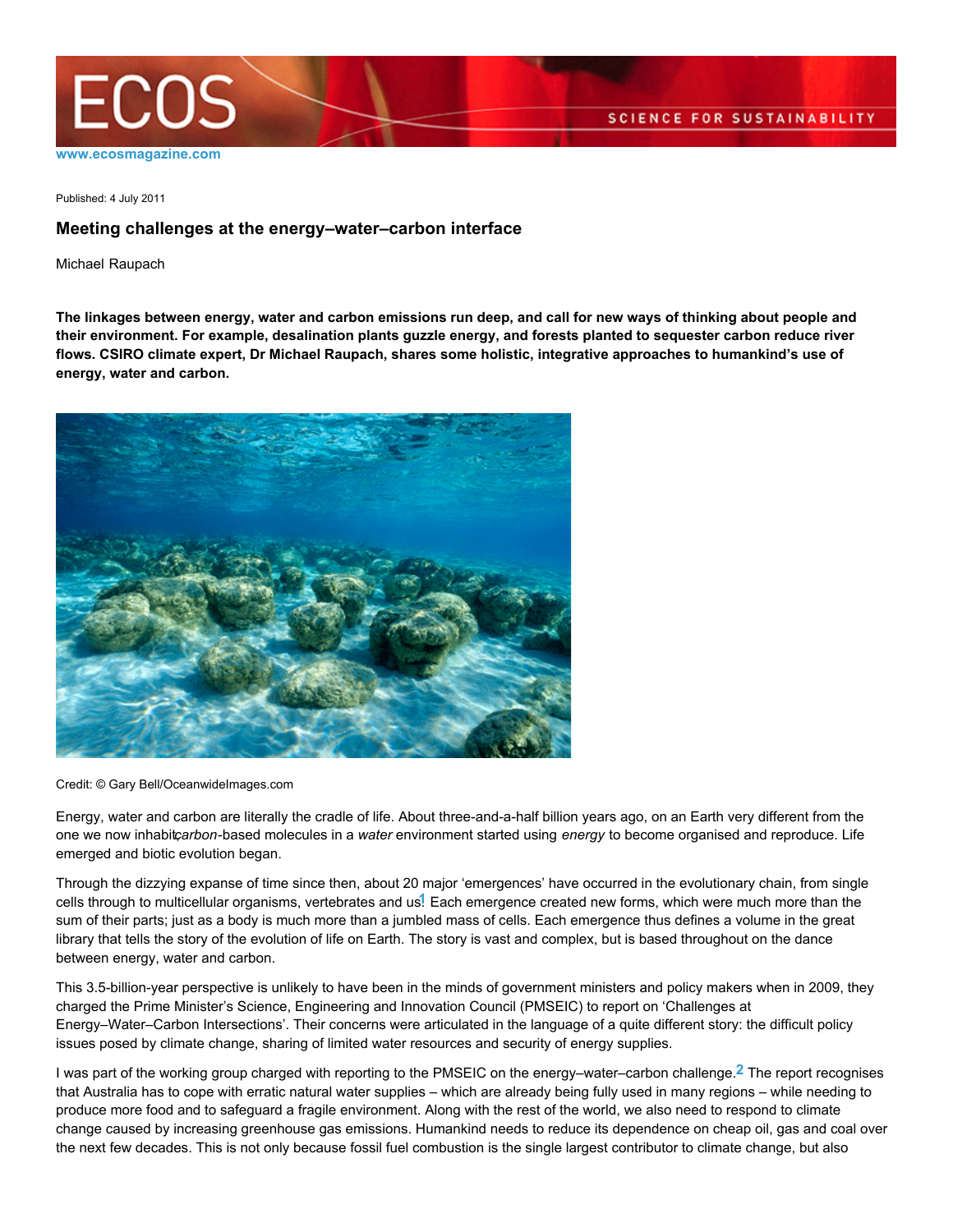because fuel reserves will deplete – soon, in the case of oil.



Figure 1: Energy, carbon and water are central to the interaction between the natural environment (left) and human society and the economy (right). Energy for human use is derived mainly from fossil fuels as well as renewable sources. Fossil-fuel-derived energy consumption leads to the buildup of atmospheric carbon dioxide and other greenhouse gases, which is changing the Earth's climate and influencing water availability, ecosystem function and agricultural productivity. Further, energy systems use water and water systems use energy.

Figure 1 maps some of the many important intersections between energy, water and carbon, and their connections with the natural world and with human societies. For example, energy generation by almost every technology requires water in industrial quantities. Urban water supplies require energy, particularly for sources such as desalination and recycling. With our present fossil fuel-intensive energy infrastructure, more energy consumption means more greenhouse gas emissions, further exacerbating climate change and variability.

Highly connected networks tend to propagate and amplify instabilities through spreading 'ripple effects'. This is because everything potentially influences and feeds back upon everything else. Examples include the human and economic consequences of natural disasters, oil crises, and the effects of climate variability and change on water supplies and rural economies.

These considerations go to the heart of the energy–water–carbon challenge for Australia. We need to find connected energy–water–carbon pathways that respect environmental constraints on water availability and greenhouse gas emissions, and that combine social wellbeing, economic sufficiency and environmental sustainability – all in the presence of domestic and global uncertainties and shocks.

As Figure 1 indicates, this challenge is influenced by factors beyond energy, water and carbon. In particular, population and economic growth are both critical. Not all possible future Australian population trajectories or scenarios for future economic growth can support an effective response to the energy–water–carbon challenge.

A challenge of such breadth demands an integrative perspective. If we try to fix particular problems piecemeal instead of viewing the connected system as a whole, we chance making things worse somewhere else. How can we unify and simplify this thicket of connections in a way that facilitates sensible action?

One key idea is resilience, a powerful concept that is the focus of much active research and practice.**3**

From this body of work, three critical attributes of a resilient system can be identified.

**The system can recover from disturbances and shocks.** A resilient system can bounce back, though not necessarily by repeating its past. For example, desert ecosystems that green up after rain are resilient, but towns that collapse with the loss of their major industry are not. Resilient agricultural production systems and urban water systems can survive shocks from droughts, floods and shifts in climate.

**The system can adapt.** A resilient system can evolve new ways of doing things. For example, the best farmers are continually experimenting and improving farming practices. Likewise, innovation is fundamental to business success in a shifting environment.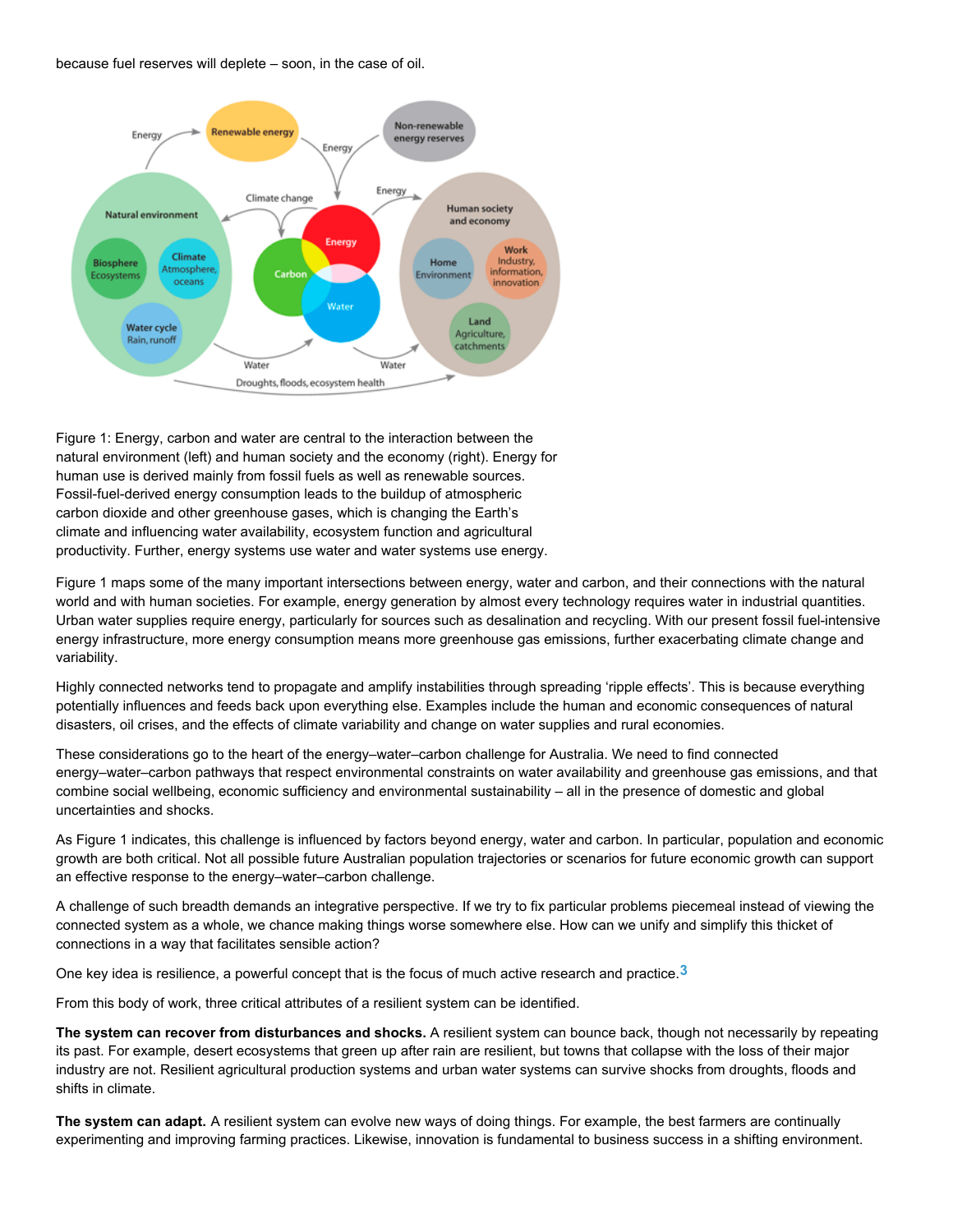**The system can undergo transformation when necessary.** Sometimes, evolutionary survival requires a system to transform itself into something new. For example, existing print media and publishing ventures face the need to reinvent themselves to survive in a world of online information and social media. Fossil fuel-based energy systems need to transform to survive in a carbon-constrained future. Transformation is difficult and costly, as it involves leaving comfort zones behind, unlearning old patterns, and accepting losses in present efficiency in exchange for long-term effectiveness.

The concept of evolution is central to the idea of resilience. Evolution drives the emergence of complexity in life as well as in societies, economies and technologies.**4**



Credit: ScienceImage

In all these domains, evolution works by a deceptively simple algorithm with three steps:

diversification: trying many new possible forms

selection: identifying which forms work best

amplification: allowing the selected forms to flourish.

In biological evolution, the diversification is genetic and the selection and amplification occur through natural selection. This was Darwin's great insight. In societies, economies and technologies, diversification occurs by experimentation and innovation, while selection and amplification in free enterprise economies occur through market forces with governance of the commons.



Credit: istockphoto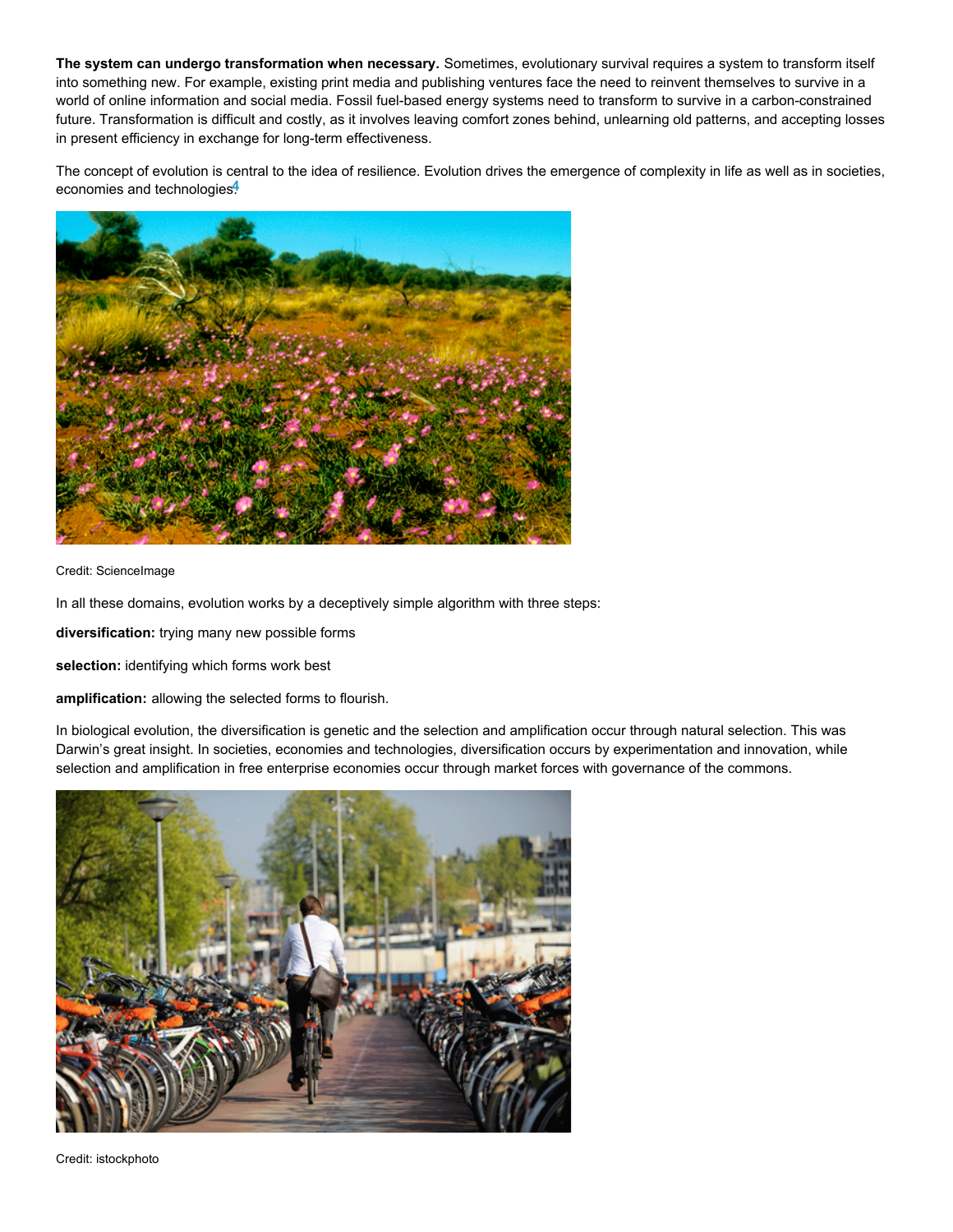This was the framework the Working Group used to arrive at five recommendations in the PMSEIC report. The recommendations span traditional sectors, and focus on developing the knowledge, systems and approaches needed to address energy–water–carbon challenges that will demand long-term transformations, rather than advocating particular solutions.

Broadly, the recommendations are:

**Implementation of consistent principles for finite resource use, jointly applicable to energy, water and carbon.** The purpose of these principles is to ensure that markets transmit full, linked, long-term costs of energy, water and carbon to society; accounting is comprehensive and consistent with natural constraints and processes; and markets work together with non-market strategies, including robust governance arrangements, behavioural change and effective regulation.

**Design, testing and assessment of linked 'smart networks' for electricity, gas and water**, through a research and implementation program leading to commercial demonstration. This will improve distribution efficiency and facilitate behavioural change.

**A national 'Resilient Landscapes' initiative**, to support the evolution of land systems as resilient producers, water catchments, carbon storages, ecosystems and societies. This is a long-term, transformational initiative aimed at fostering an integrative approach to the multiple challenges of producing more food with less water, reducing greenhouse gas emissions, restoring stressed land and river ecosystems, and improving the social and economic viability of rural communities.

**A national 'Resilient Cities and Towns' initiative** is the urban counterpart of recommendation 3, and is similarly long-term and transformational in intent. This initiative aims to foster resilient, low-emission energy systems, water systems and built environments, by focusing jointly on technological developments in supply and on adaptation in demand as Australia's urban populations grow.

**Enhanced knowledge and learning system.** This focuses on the new knowledge and innovation required to empower the evolutionary engine of diversification, selection and amplification. There is a particular need for integrative understanding of whole-system behaviours to close a growing gap between the compartmentalised knowledge provided by our current innovation system and the cross-disciplinary, cross-sectoral understanding needed to enable innovation across energy, water, carbon and related domains.

## **Making towns and cities more resilient**

The PMSEIC working group's Resilient Cities and Towns initiative provides one example of how water, energy and carbon considerations might be integrated into coherent policy.

The initiative aims to 'foster resilient, low-emission energy systems, water systems and built environments (from major cities to small towns) by focusing on technological developments in supply and on adaptation in demand as the Australian urban population grows'.

This could be achieved through efficiency, conservation and demand management measures such as reshaping energy and water supply, and recycling energy, water and carbon resources presently discarded as waste.

Specific activities might include:

planning regulations to reduce urban sprawl, create green space and improve transport

building standards and designs to maximise energy and water efficiency

smart grids based on consumer-controlled demand reduction, and smart networks integrating energy, water and gas distribution

increased access to affordable, safe and regular public transport

integration of electric vehicles with the grid as a distributed energy source

flexible work patterns to reduce transport congestion and ease demand for fossil fuel-intensive peak stationary power

urban design to maximise access for non-motor transport and services